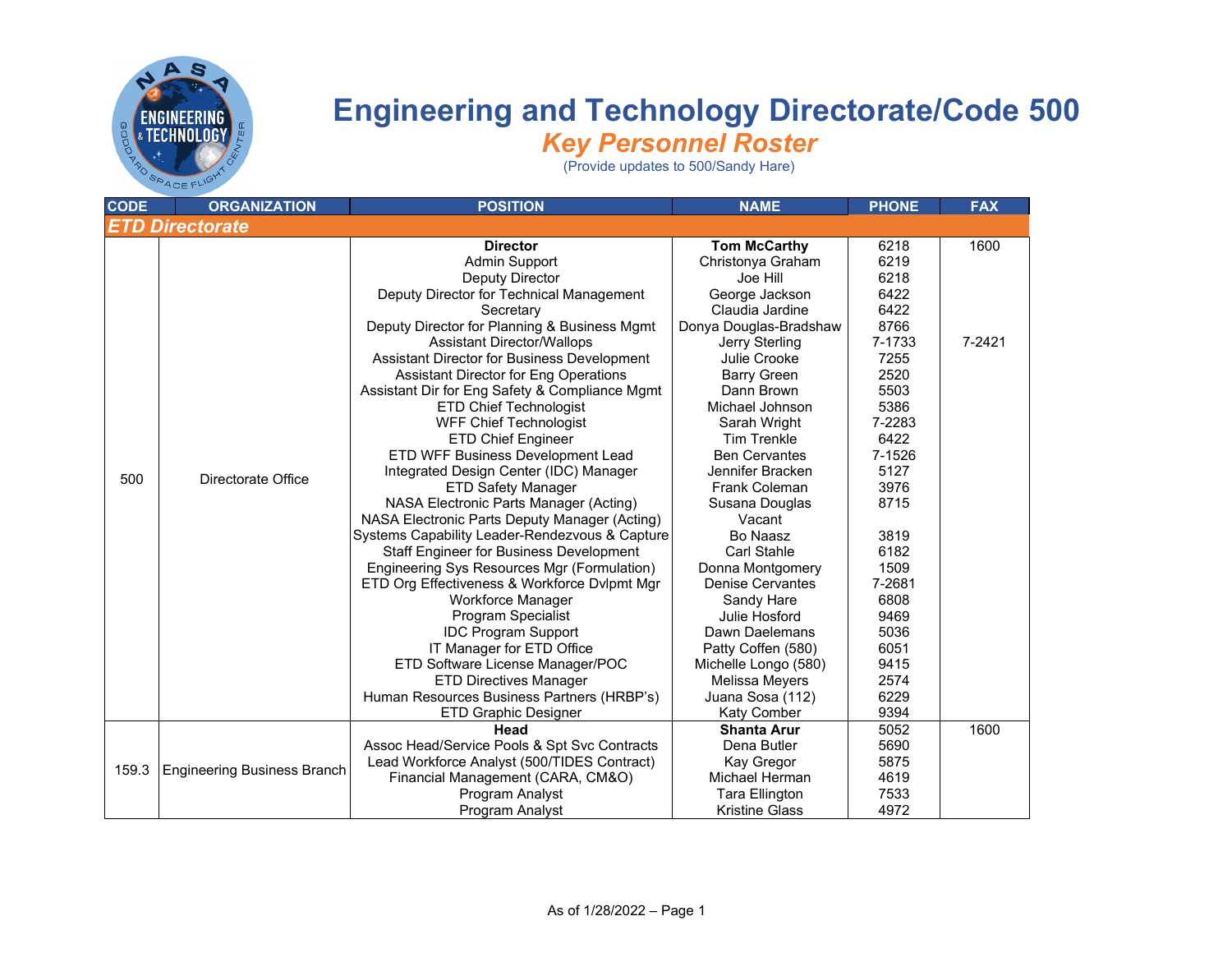

| <b>CODE</b>                              | <b>ORGANIZATION</b>                | <b>POSITION</b>                           | <b>NAME</b>               | <b>PHONE</b> | <b>FAX</b> |  |  |
|------------------------------------------|------------------------------------|-------------------------------------------|---------------------------|--------------|------------|--|--|
| <b>Mechanical Systems Division (MSD)</b> |                                    |                                           |                           |              |            |  |  |
|                                          |                                    | <b>Chief</b>                              | Jim Loughlin              | 7101         | 1717       |  |  |
|                                          |                                    | Secretary                                 | <b>Crystal Hogue</b>      | 7102         |            |  |  |
|                                          |                                    | Associate Chief                           | Sharon Cooper             | 7102         |            |  |  |
|                                          |                                    | Associate Chief (Acting)                  | Tina Montt de Garcia      | 7103         |            |  |  |
|                                          |                                    | Secretary                                 | Margarita Morell          | 7101         |            |  |  |
|                                          |                                    | <b>Assistant Chief for Operations</b>     | Alex Montoya              | 6883         |            |  |  |
|                                          |                                    | <b>Assistant Chief for Technology</b>     | <b>Vivek Dwivedi</b>      | 3185         |            |  |  |
|                                          |                                    | <b>Chief Engineer</b>                     | John Johnston             | 2836         |            |  |  |
| 540                                      | <b>Division Office</b>             | Program Analyst                           | Kenya Wells               | 7315         |            |  |  |
|                                          |                                    | Program Specialist                        | Julie Hosford             | 9469         |            |  |  |
|                                          |                                    | MIST Service Pool Resource Analyst        | Vicki Gaunt (159.3)       | 2130         | 1717       |  |  |
|                                          |                                    | <b>OMES Service Pool Resource Analyst</b> | Deanne Thomas (159.3)     | 8927         |            |  |  |
|                                          |                                    | <b>Resource Analyst</b>                   | Marissa Jagarnath (159.3) | 7904         |            |  |  |
|                                          |                                    | <b>Fabrication Services Pool Manager</b>  | Debbie Williams (159.3)   | 1854         | 1702       |  |  |
|                                          |                                    | <b>Test Services Pool Manager</b>         | Christine Bruner (159.3)  | 7596         | 1702       |  |  |
|                                          |                                    | <b>IT Manager</b>                         | Richard Chu (580)         | 7-4687       |            |  |  |
|                                          |                                    | Human Resources Business Partner (HRBP)   | Juana Sosa (112)          | 6229         |            |  |  |
|                                          |                                    | Head                                      | <b>Jill Stanton</b>       | 6882         | 1646       |  |  |
| 541                                      | Materials Engineering Branch       | <b>Admin Support</b>                      | Valen Johnson             | 6882         |            |  |  |
|                                          |                                    | Associate Head                            | Doris Jallice             | 5729         |            |  |  |
|                                          |                                    | Associate Head                            | Nathan Smith              | 6368         |            |  |  |
|                                          |                                    | Head                                      | <b>Jeff Bolognese</b>     | 2843         | 0204       |  |  |
| 542                                      | <b>Mechanical Systems Analysis</b> | Secretary                                 | Angie Cossentino          | 2843         |            |  |  |
|                                          | & Simulation Branch                | Associate Head                            | Dan Kaufman               | 6431         |            |  |  |
|                                          |                                    | Associate Head                            | Vacant                    |              |            |  |  |
|                                          |                                    | Head                                      | Jim Ryan                  | 4975         | 1658       |  |  |
|                                          | <b>Mechanical Engineering</b>      | Secretary                                 | Angie Cossentino          | 6003         |            |  |  |
| 543                                      | <b>Branch</b>                      | Associate Head                            | John Crow                 | 8325         |            |  |  |
|                                          |                                    | Associate Head                            | Wes Alexander             | 5175         |            |  |  |
|                                          |                                    | Associate Head                            | <b>Brian Simpson</b>      | 5880         |            |  |  |
|                                          |                                    | Head                                      | <b>Umesh Patel</b>        | 3637         | 1613       |  |  |
|                                          |                                    | <b>Admin Support</b>                      | Tenika Jones              | 5194         |            |  |  |
| 544                                      | <b>Electromechanical Systems</b>   | Associate Head                            | Patrick Jordan            | 8907         |            |  |  |
|                                          | <b>Branch</b>                      | Associate Head                            | Davd Guzman               | 5363         |            |  |  |
|                                          |                                    | Associate Head                            | Jason Niemeyer            | 0959         |            |  |  |
|                                          |                                    |                                           |                           |              |            |  |  |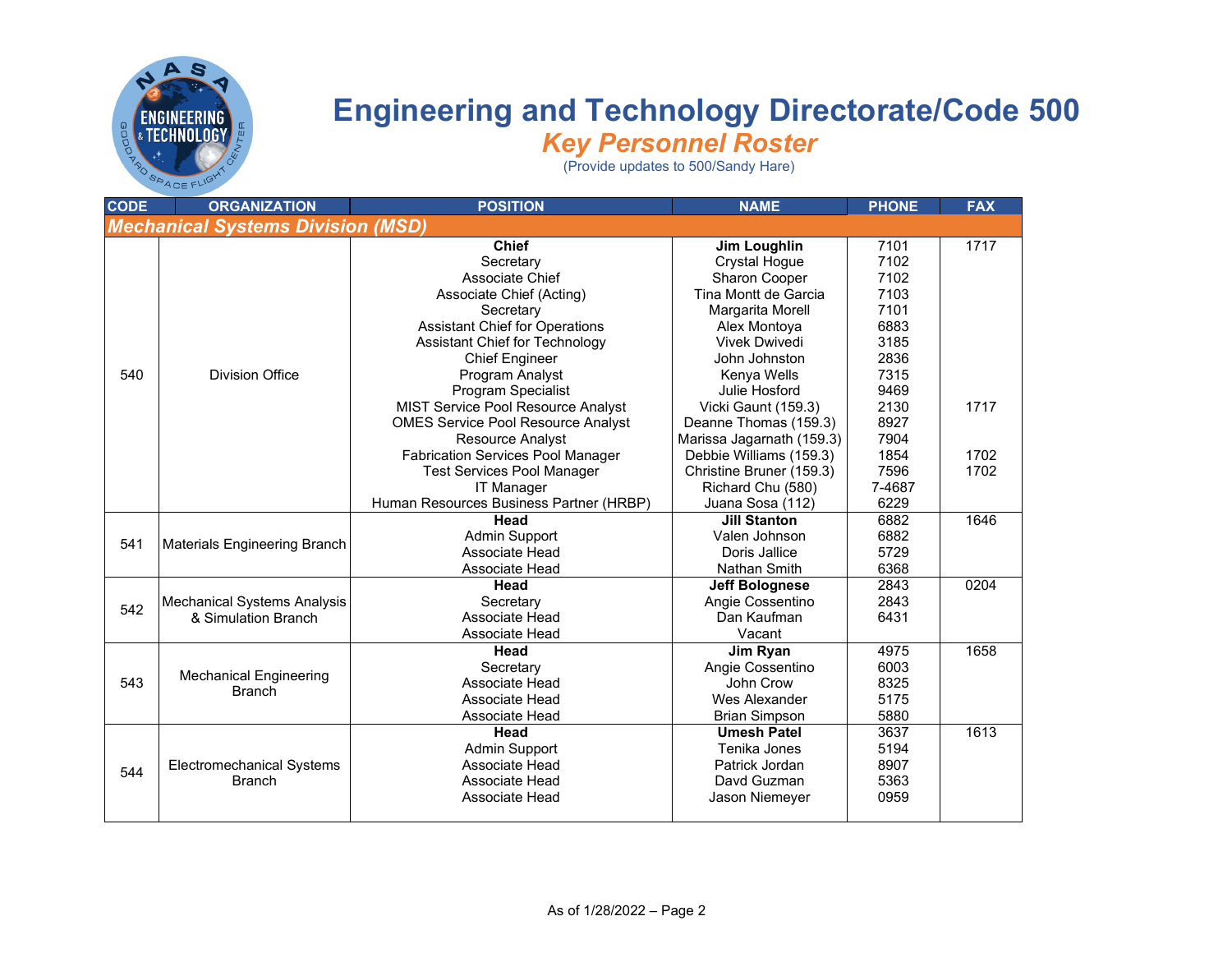

| <b>CODE</b> | <b>ORGANIZATION</b>                 | <b>POSITION</b>                                          | <b>NAME</b>              | <b>PHONE</b> | <b>FAX</b>           |
|-------------|-------------------------------------|----------------------------------------------------------|--------------------------|--------------|----------------------|
|             |                                     | Head                                                     | <b>Veronica Otero</b>    | 2576         | 1704                 |
|             |                                     | Admin Support                                            | <b>Skyler Rowe</b>       | 6061         |                      |
| 545         | Thermal Engineering Branch          | Associate Head (Acting)                                  | Juan Rodriguez Ruiz      | 2707         |                      |
|             |                                     | Associate Head (Acting)                                  | Deepak Patel             | 1549         |                      |
|             |                                     | Associate Head                                           | Vacant                   |              |                      |
|             | <b>Contamination &amp; Coatings</b> | Head                                                     | <b>Randy Hedgeland</b>   | 4708         |                      |
| 546         | <b>Engineering Branch</b>           | Admin Support                                            | Ajibade Jegede           | 7830         |                      |
|             |                                     | Associate Head                                           | Kristina Montt De Garcia | 4-7038       |                      |
|             |                                     | Head                                                     | <b>Ed Packard</b>        | 8374         | 1693                 |
| 547         | <b>Advanced Manufacturing</b>       | Admin Support                                            | Ajibade Jegede           | 7830         |                      |
|             | <b>Branch</b>                       | Associate Head                                           | <b>Matthew Showalter</b> | 6453         |                      |
|             |                                     | Associate Head                                           | Marva Johnson            | 6510         |                      |
|             |                                     | Head                                                     | <b>Gabe Garde</b>        | 7-1733       | 7-1997               |
| 548         | Mechanical Systems Branch           | Secretary                                                | Kim Ferry                | 7-1516       | 1704<br>1702<br>0342 |
|             | (WFF)                               | Associate Head (Acting)                                  | Josh Yacobucci           | 7-1940       |                      |
|             | <b>Environmental Test</b>           | Head                                                     | <b>David Robinson</b>    | 2187         |                      |
| 549         | Engineering & Integration           | <b>Admin Support</b>                                     | Allison Gorman           | 0194         |                      |
|             | <b>Branch</b>                       | Associate Head                                           | Yan Lui                  | 8747         |                      |
|             |                                     | <b>Instrument Systems and Technology Division (ISTD)</b> |                          |              |                      |
|             |                                     | <b>Chief</b>                                             | <b>Pete Maymon</b>       | 7256         |                      |
|             |                                     | Secretary                                                | Patricia Cuchillas       | 7256         |                      |
|             |                                     | Associate Chief                                          | Diep Nguyen              | 8493         |                      |
|             |                                     | Associate Chief                                          | <b>Carlton Peters</b>    | 5115         |                      |
|             |                                     | Secretary (Acting)                                       | Asia Bryant              | 7531         |                      |
|             |                                     | <b>Assistant Chief for Operations</b>                    | <b>Manuel Balvin</b>     | 5364         |                      |
|             |                                     | Assistant Chief for Technology                           | Renee Reynolds           | 3044         |                      |
|             |                                     | <b>Chief Engineer</b>                                    | Synthia Tonn             | 1942         |                      |
|             |                                     | New Business Lead                                        | Aprille Ericsson         | 9154         |                      |
|             |                                     | Senior Engineer for Solid State Devices                  | Murzy Jhabvala           | 5232         |                      |
| 550         | Division Office                     | Senior Large Optical Sys Engineer                        | Lee Feinberg             | 5923         |                      |
|             |                                     | Senior Passive Microwave Instrument Engineer             | Jeff Piepmeier           | 5597         |                      |
|             |                                     | <b>IDL Study Lead</b>                                    | Vacant                   |              |                      |
|             |                                     | <b>IDL Deputy Study Lead</b>                             | Kan Yang                 | 9468         |                      |
|             |                                     | APD Technology Program Manager (Acting)                  | <b>Rachel Rivera</b>     | 9533         |                      |
|             |                                     | Program Analyst                                          | <b>Shelly Standiford</b> | 5771         |                      |
|             |                                     | Program Specialist                                       | Amy Taylor               | 7-2110       |                      |
|             |                                     | <b>Resource Analyst</b>                                  | Vacant (159.3)           |              |                      |
|             |                                     | IT Manager for Code 550                                  | Sam Claussell (580)      | 0793         |                      |
|             |                                     | Human Resources Business Partner (HRBP)                  | Juana Sosa (112)         | 6229         |                      |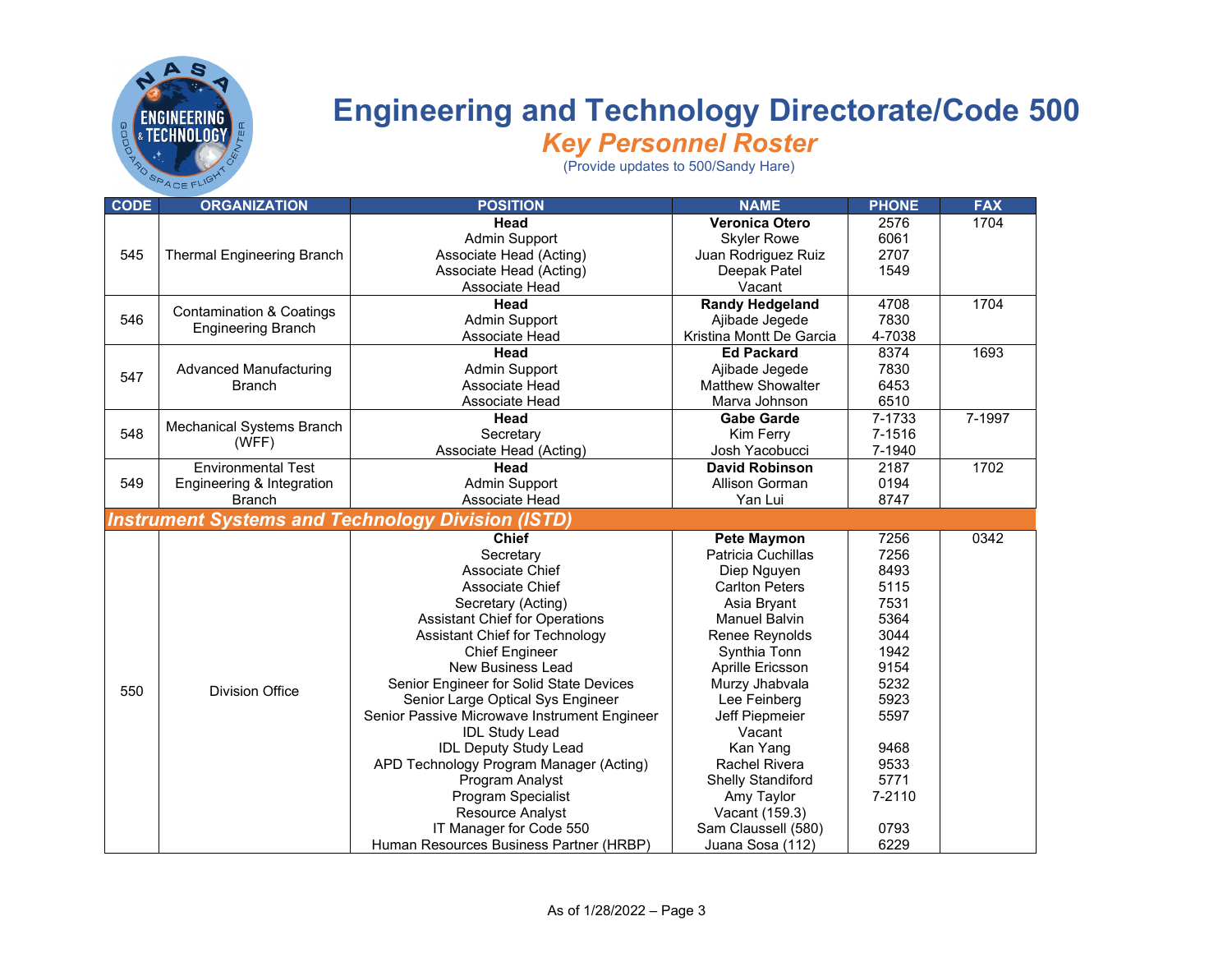

| <b>CODE</b> | <b>ORGANIZATION</b>                          | <b>POSITION</b>                              | <b>NAME</b>               | <b>PHONE</b> | <b>FAX</b> |
|-------------|----------------------------------------------|----------------------------------------------|---------------------------|--------------|------------|
|             |                                              | Head                                         | <b>Ray Ohl</b>            | 8368         | 0204       |
|             |                                              | <b>Admin Support</b>                         | Marlena Boyce-Hayes       | 3873         |            |
| 551         |                                              | Associate Head                               | <b>Felix Threat</b>       | 1097         |            |
|             | <b>Optics Branch</b>                         | Associate Head                               | Len Seals                 | 9005         |            |
|             |                                              | Associate Head                               | Ron Shiri                 | 3383         |            |
|             |                                              | Associate Head                               | Elena Georgieva           | 0408         |            |
|             |                                              | Associate Head                               | <b>Cathy Marx</b>         | 2073         |            |
|             |                                              | Head                                         | <b>Eric Silk</b>          | 5405         | 0389       |
| 552         |                                              | Admin Support                                | Monique Reynolds          | 5405         |            |
|             | Cryogenics & Fluids Branch                   | Associate Head                               | <b>Howard Tseng</b>       | 2371         |            |
|             |                                              | Associate Head                               | Vacant                    |              |            |
|             |                                              | Head                                         | <b>David Franz</b>        | 6602         | 1672       |
|             |                                              | <b>Admin Support</b>                         | <b>Britney Murdock</b>    | 3512         |            |
| 553         | Detector Systems Branch                      | Associate Head                               | Lantrang Nguyen           | 3269         |            |
|             |                                              | Associate Head                               | <b>Kevin Denis</b>        | 7935         |            |
|             |                                              | Associate Head                               | <b>Timothy Miller</b>     | 4305         |            |
|             |                                              | Head                                         | <b>Elisavet Troupaki</b>  | 4-6119       | 4-6819     |
| 554         | Laser & Electro Optics<br><b>Branch</b>      | <b>Admin Support</b>                         | Nancy Dutan               | 9336         |            |
|             |                                              | Associate Head                               | Paul Stysley              | 4-5863       |            |
|             | Microwave Instrument                         | Head                                         | <b>Jared Lucey</b>        | 8870         | 1750       |
| 555         | <b>Technology Branch</b>                     | <b>Admin Support</b>                         | Nancy Dutan               | 9589         |            |
|             |                                              | Associate Head                               | <b>Matthew Fritts</b>     | 9624         |            |
|             | <b>Electrical Engineering Division (EED)</b> |                                              |                           |              |            |
|             |                                              | <b>Chief</b>                                 | <b>Anthony Sanders</b>    | 5118         | 4-5591     |
|             |                                              | Secretary                                    | Vacant                    | 5118         |            |
|             |                                              | Associate Chief                              | <b>Beverly Settles</b>    | 5655         |            |
|             |                                              | Associate Chief                              | Marcellus Proctor         | 9170         |            |
|             |                                              | Secretary                                    | Doris Agnew               | 4433         |            |
|             |                                              | <b>Assistant Chief for Operations</b>        | Phuc Nguyen               | 7151         |            |
|             |                                              | Assistant Chief for Technology               | <b>Chris Green</b>        | 8838         |            |
| 560         | <b>Division Office</b>                       | <b>Chief Engineer</b>                        | David Petrick             | 9727         |            |
|             |                                              | New Business Development Lead                | Wes Powell                | 6069         |            |
|             |                                              | Program Analyst                              | Maria Keller              | 8795         |            |
|             |                                              | Program Specialist                           | Leslie Ketterman          | 5337         |            |
|             |                                              | <b>ESES II Service Pool Resource Analyst</b> | Susan Grieve (159.3)      | 2107         |            |
|             |                                              | Resource Analyst                             | Rickicia Cheatham (159.3) | 1828         |            |
|             |                                              | IT Manager for Code 560                      | Michell Longo (580)       | 9415         |            |
|             |                                              | Human Resources Business Partner (HRBP)      | Juana Sosa (112)          | 6229         |            |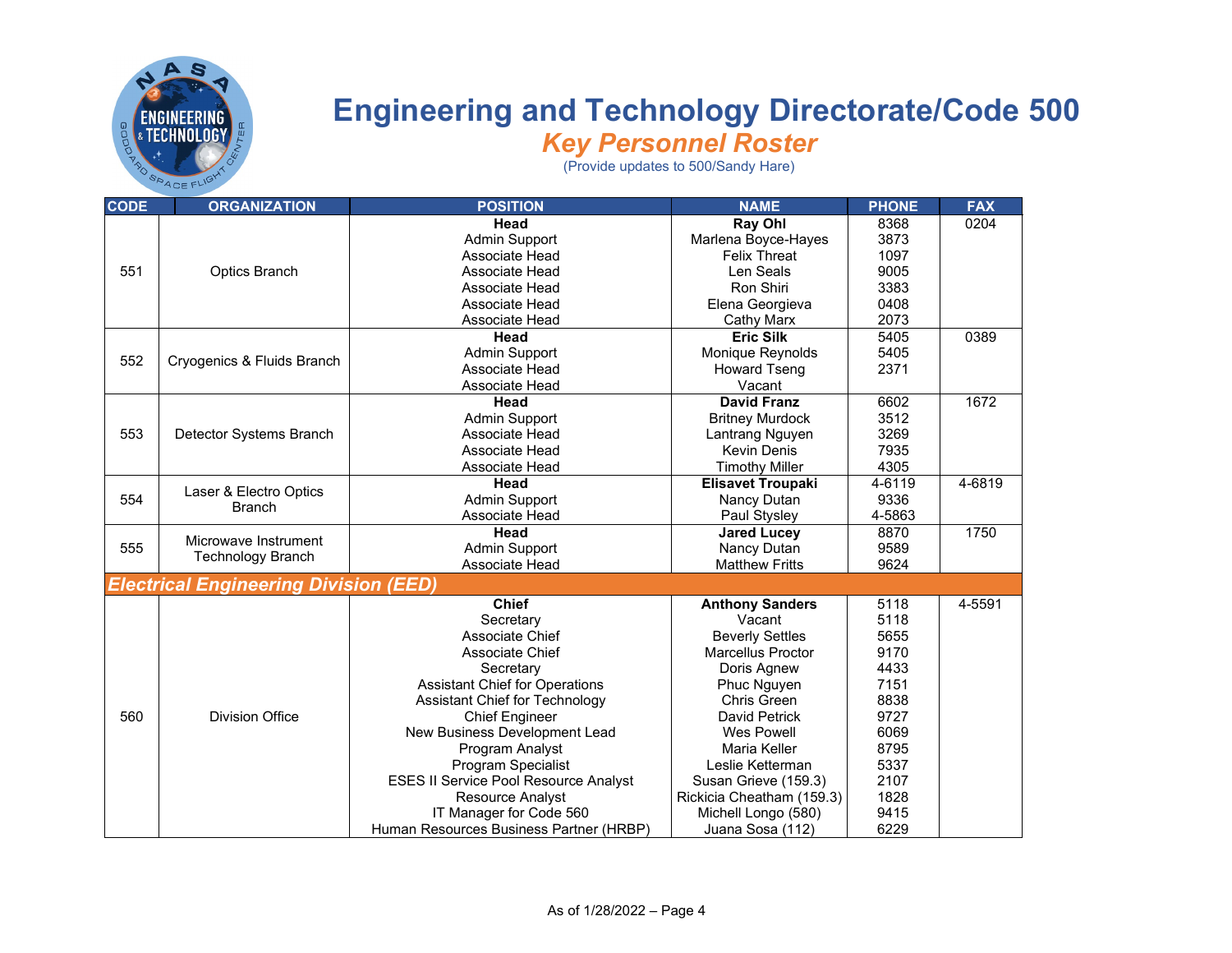

| <b>CODE</b> | <b>ORGANIZATION</b>                                      | <b>POSITION</b>         | <b>NAME</b>              | <b>PHONE</b> | <b>FAX</b> |
|-------------|----------------------------------------------------------|-------------------------|--------------------------|--------------|------------|
|             |                                                          | Head                    | Dave Raphael             | 5966         | 5475       |
| 561         | Flight Data Systems &                                    | Secretary               | Leesa Robinson           | 5659         |            |
|             | <b>Radiation Effects Branch</b>                          | Associate Head          | <b>Ted Wilcox</b>        | 8983         |            |
|             |                                                          | Associate Head (Acting) | Melyane Ortiz Acosta     | 0125         |            |
|             | Parts, Packaging, &                                      | Head                    | <b>Kusum Sahu</b>        | 6382         | 9778       |
| 562         | <b>Assembly Technologies</b>                             | Secretary               | Leesa Robinson           | 6631         |            |
|             | Office                                                   | Associate Head          | Shavesha Rutledge        | 1121         |            |
|             |                                                          |                         |                          |              |            |
|             |                                                          | Head                    | <b>Eric Young</b>        | 5845         | 1751       |
| 563         | Power Systems Branch                                     | <b>Admin Support</b>    | Laura Englehart          | 5846         |            |
|             |                                                          | Secretary               | Alberta Brunson          | 5634         |            |
|             |                                                          | Associate Head          | <b>Emanuel Hernandez</b> | 2538         |            |
|             |                                                          | Head                    | <b>Phyllis Hestnes</b>   | 0500         | 0220       |
|             | <b>Instrument Electronics</b>                            | Admin Support           | <b>Taylor Thomas</b>     |              |            |
| 564         | Development Branch                                       | Associate Head          | <b>Max Pinchinat</b>     | 5308         |            |
|             |                                                          | Associate Head (Acting) | Kenneth Wagner           | 9857         |            |
|             |                                                          | Associate Head          | Vacant                   |              |            |
|             | Avionics & Electrical Systems                            | Head                    | <b>William Yuknis</b>    | 7897         | 0235       |
| 565         | <b>Branch</b>                                            | Secretary               | Alberta Brunson          | 5634         |            |
|             |                                                          | Associate Head (Acting) | Andrea Koo               | 3388         |            |
|             |                                                          | Head                    | <b>Steve Sirotzky</b>    | 4005         |            |
|             |                                                          | <b>Admin Support</b>    | Stephanie Pace           | 5873         |            |
| 566         | <b>Telecommunication Networks</b><br>& Technology Branch | Admin Support           | <b>Taylor Thomas</b>     |              |            |
|             |                                                          | Associate Head          | Allen Mirkadyrov         | 6375         |            |
|             |                                                          | Associate Head          | Vacant                   |              |            |
|             |                                                          | <b>Staff Engineer</b>   | Harry Shaw               | 8680         |            |
|             | Flight Microwave &                                       | Head                    | <b>Shannon Rodriguez</b> | 5936         | 1750       |
| 567         | <b>Telecommunication Systems</b>                         | <b>Admin Support</b>    | Laura Englehart          | 7665         |            |
|             | <b>Branch</b>                                            | Associate Head          | Mae Huang                | 4946         |            |
|             |                                                          | Head                    | <b>Lakesha Bates</b>     | 7567         | 1673       |
|             |                                                          | <b>Admin Support</b>    | Stephanie Pace           | 5873         |            |
| 568         | Flight Systems Integration &                             | Associate Head          | George Tsoucalas         | 4293         |            |
|             | <b>Test Branch</b>                                       | Associate Head          | Vacant                   |              |            |
|             |                                                          | <b>Staff Engineer</b>   | Susanna Petro            | 2039         |            |
|             |                                                          | Head                    | <b>Lissette Martinez</b> | 7-1472       | 7-1826     |
|             | <b>Wallops Electrical</b>                                | <b>Admin Support</b>    | <b>Justina Pettit</b>    | 7-1107       |            |
| 569         | <b>Engineering Branch</b>                                | Associate Head          | Amy Davis                | 7-1096       |            |
|             |                                                          |                         |                          |              |            |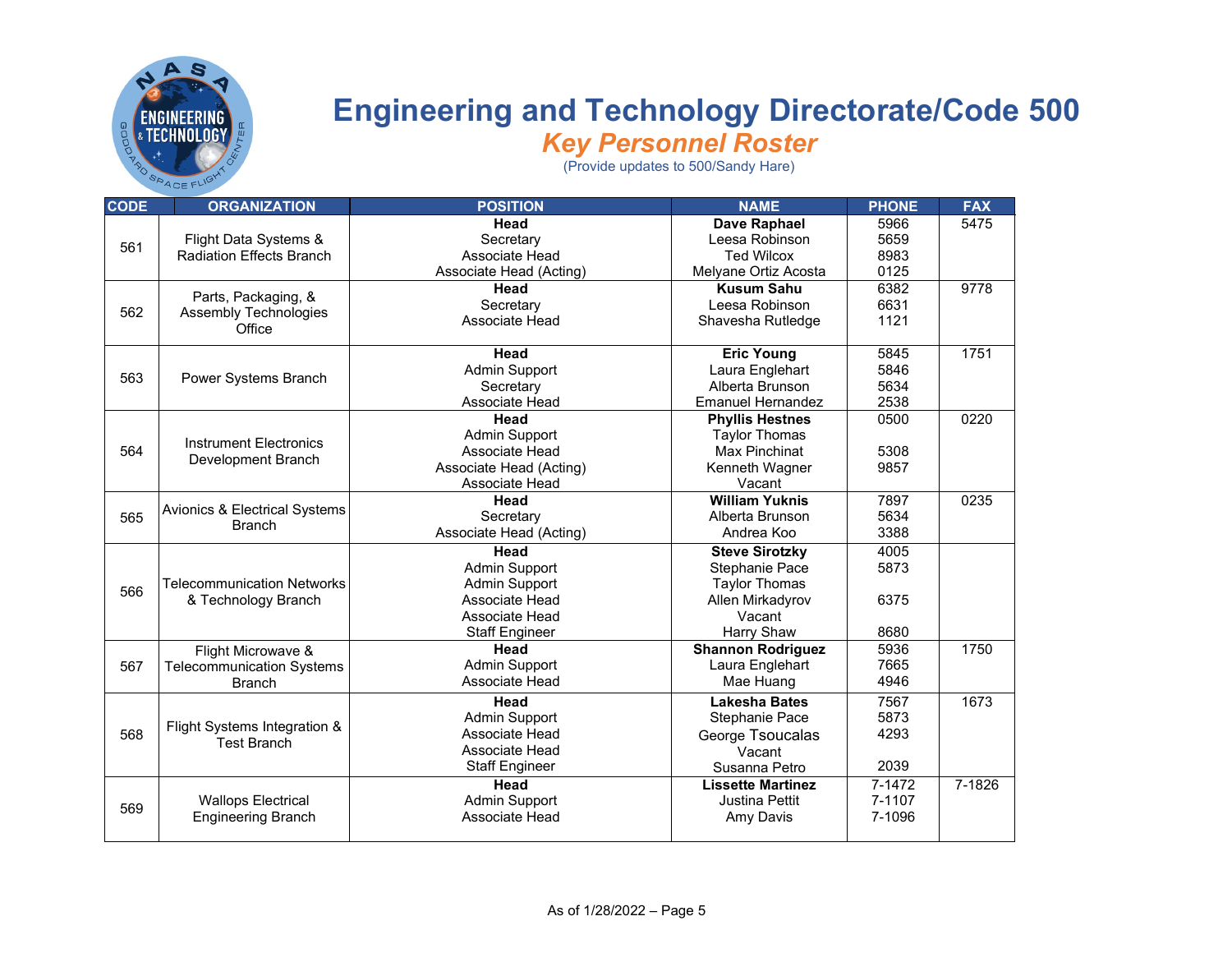

| <b>CODE</b>                                | <b>ORGANIZATION</b>            | <b>POSITION</b>                         | <b>NAME</b>           | <b>PHONE</b> | <b>FAX</b> |  |  |
|--------------------------------------------|--------------------------------|-----------------------------------------|-----------------------|--------------|------------|--|--|
| <b>Software Engineering Division (SED)</b> |                                |                                         |                       |              |            |  |  |
|                                            |                                | <b>Chief</b>                            | <b>Jerome Bennett</b> | 8623         | 1032       |  |  |
|                                            |                                | Secretary                               | Kellie Banks          | 6663         |            |  |  |
|                                            |                                | <b>Associate Chief</b>                  | Chris Durachka        | 6663         |            |  |  |
|                                            |                                | <b>Associate Chief</b>                  | Myron Bradshaw        | 6663         |            |  |  |
|                                            |                                | Secretary                               | Vacant                | 8623         |            |  |  |
|                                            |                                | Assistant Chief for Technology          | <b>Conrad Schiff</b>  | 9068         |            |  |  |
|                                            |                                | <b>Assistant Chief for Operations</b>   | Tamra Goldstein       | 1659         |            |  |  |
|                                            |                                | <b>Chief Engineer</b>                   | Dan Berry             | 0060         |            |  |  |
| 580                                        | <b>Division Office</b>         | New Business Lead                       | <b>Steve Tompkins</b> | 6791         |            |  |  |
|                                            |                                | Senior Engineer for Flight Systems      | Vacant                | 2623         |            |  |  |
|                                            |                                | Senior Engineer for Ground Systems      | Vacant                |              |            |  |  |
|                                            |                                | Program Analyst                         | Lucy Pagan            | 9055         |            |  |  |
|                                            |                                | Program Specialist                      | Amy Taylor            | 7-2110       |            |  |  |
|                                            |                                | SES Service Pool Resource Analyst       | Sedarany Tann (159.3) | 8892         |            |  |  |
|                                            |                                | <b>Resource Analyst</b>                 | Kenny Mautino (159.3) | 1200         |            |  |  |
|                                            |                                | IT Manager for Code 580                 | Jameelah Hunter (580) | 0069         |            |  |  |
|                                            |                                | Human Resources Business Partner (HRBP) | Juana Sosa (112)      | 6229         |            |  |  |
|                                            |                                | Head                                    | <b>Greg Yoblin</b>    | 6149         | 5719       |  |  |
|                                            |                                | <b>Admin Support</b>                    | <b>Briana Bobbitt</b> | 4284         |            |  |  |
|                                            | Software Systems               | Associate Head                          | Adrienne Beamer       | 5833         |            |  |  |
| 581                                        | <b>Engineering Branch</b>      | Associate Head                          | Dave Matusow          | 9231         |            |  |  |
|                                            |                                | Associate Head                          | Vacant                | 0500         |            |  |  |
|                                            |                                | Associate Head                          | Vacant                |              |            |  |  |
|                                            |                                | Head                                    | <b>Steve Hughes</b>   | 6149         | 2325       |  |  |
|                                            |                                | <b>Admin Support</b>                    | Melody Nash           | 2628         |            |  |  |
| 582                                        | <b>Flight Software Systems</b> | Associate Head                          | Gerardo Cruz-Ortiz    | 9066         |            |  |  |
|                                            | <b>Branch</b>                  | Associate Head                          | Daniel Knutsen        | 2262         |            |  |  |
|                                            |                                | Associate Head                          | Vacant                |              |            |  |  |
|                                            |                                | <b>Head (Acting)</b>                    | <b>Jerome Bennett</b> | 5076         | 0245       |  |  |
| 583                                        | <b>Ground Software Systems</b> | <b>Admin Support</b>                    | Rhonda Holton         | 6347         |            |  |  |
|                                            | <b>Branch</b>                  | Associate Head                          | <b>Susanne Strege</b> | 6886         |            |  |  |
|                                            |                                | Associate Head                          | Monisha Dawson        | 4513         |            |  |  |
|                                            |                                | Head                                    | <b>Steve Odendahl</b> | 0926         | 1602       |  |  |
| 584                                        | Mission Validation and         | <b>Admin Support</b>                    | <b>Briana Bobbitt</b> | 2058         |            |  |  |
|                                            | <b>Operations Branch</b>       | Associate Head                          | Michael Machado       | 4-5677       |            |  |  |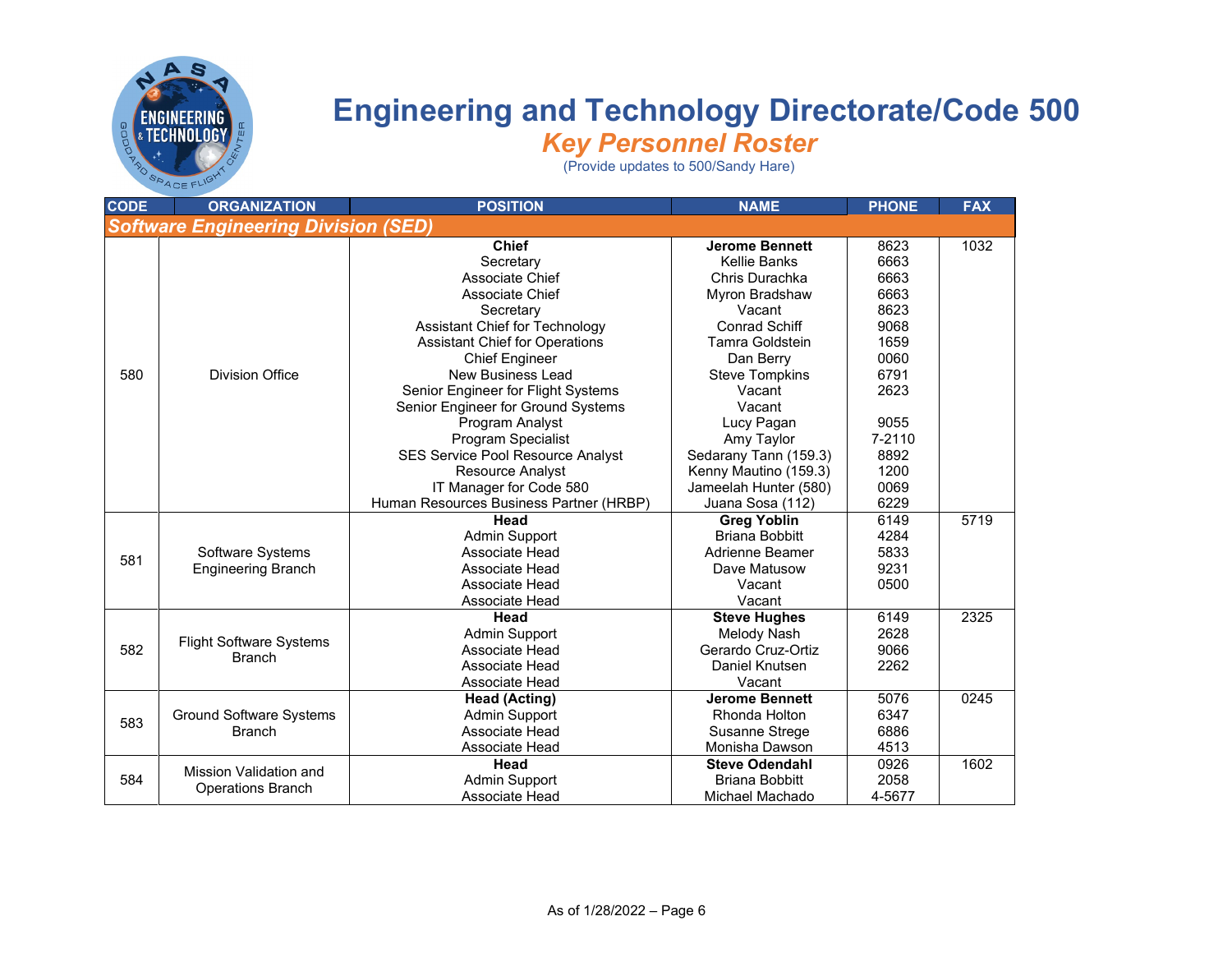

## **Engineering and Technology Directorate/Code 500**

*Key Personnel Roster*

| <b>CODE</b>                                                       | <b>ORGANIZATION</b>                             | <b>POSITION</b>                         | <b>NAME</b>             | <b>PHONE</b> | <b>FAX</b> |  |
|-------------------------------------------------------------------|-------------------------------------------------|-----------------------------------------|-------------------------|--------------|------------|--|
|                                                                   | <b>Computing Environments &amp;</b>             | Head                                    | <b>Ben Lui</b>          | 6477         | 1767       |  |
| 585                                                               | <b>Collaborative Technologies</b>               | <b>Admin Support</b>                    | Rhonda Holton           | 7784         |            |  |
|                                                                   | <b>Branch</b>                                   | Associate Head                          | Mindy Hammond           | 6019         |            |  |
|                                                                   |                                                 | Associate Head                          | <b>Carlos Dutan</b>     | 8333         |            |  |
|                                                                   |                                                 | Head                                    | <b>Susan Valett</b>     | 5149         | 7153       |  |
| 586                                                               | Science Data Systems                            | <b>Admin Support</b>                    | <b>Brittany Turner</b>  | 2729         |            |  |
|                                                                   | <b>Branch</b>                                   | Associate Head                          | <b>Edwin Dove</b>       | 6138         |            |  |
|                                                                   |                                                 | Associate Head                          | Carl Hostetter          | 5625         |            |  |
|                                                                   |                                                 | Head                                    | Sabrena Ball            | 7029         | 7153       |  |
|                                                                   |                                                 | <b>Admin Support</b>                    | <b>Brittany Turner</b>  | 9776         |            |  |
| 587                                                               | <b>Science Data Processing</b><br><b>Branch</b> | Associate Head                          | Jeffrey Hosler          | 1417         |            |  |
|                                                                   |                                                 | Associate Head                          | Chris Wilson            | 8419         |            |  |
|                                                                   |                                                 | Associate Head                          | Vacant                  |              |            |  |
|                                                                   |                                                 | <b>Head (Acting)</b>                    | <b>Myron Bradshaw</b>   | 7-2283       | 7-1903     |  |
| 589                                                               | <b>Wallops Systems Software</b>                 | Secretary                               | Vacant                  | 7-1322       | 1718       |  |
|                                                                   | <b>Engineering Branch</b>                       | Associate Head                          | Vacant                  | 7-1526       |            |  |
| <b>Mission Engineering &amp; Systems Analysis (MESA) Division</b> |                                                 |                                         |                         |              |            |  |
|                                                                   |                                                 | <b>Chief</b>                            | <b>Leigh Forbes</b>     | 8496         |            |  |
|                                                                   |                                                 | <b>Admin Support</b>                    | Natasha Donawa          | 8496         |            |  |
|                                                                   |                                                 | Associate Chief                         | <b>Lamar Dougherty</b>  | 8496         |            |  |
|                                                                   |                                                 | Associate Chief (Acting)                | James Marsh             | 8496         |            |  |
|                                                                   |                                                 | Secretary                               | Paul Marbley            | 8474         |            |  |
|                                                                   |                                                 | <b>Chief Engineer</b>                   | Dave Ward               | 2681         |            |  |
|                                                                   |                                                 | Assistant Chief for Technology          | Cheryl Gramling         | 8002         | 1719       |  |
|                                                                   |                                                 | New Business Lead                       | Ken Yienger             | 3350         |            |  |
| 590                                                               | <b>Division Office</b>                          | Program Analyst                         | Kecia Ford              | 2672         |            |  |
|                                                                   |                                                 | Program Specialist                      | Leslie Ketterman        | 5337         |            |  |
|                                                                   |                                                 | METS II, MSES IIA, SEAS Service Pool RA | Christine Lemon (159.3) | 4216         |            |  |
|                                                                   |                                                 | FDSS II Service Pool Manager            | Patti Still (159.3)     | 8991         |            |  |
|                                                                   |                                                 | <b>Resource Analyst</b>                 | Vacant (159.3)          |              |            |  |
|                                                                   |                                                 | <b>TIDES Resource Analyst</b>           | Kay Gregor (159.3)      | 5875         |            |  |
|                                                                   |                                                 | IT Manager for Code 590                 | Atila Kayar (580)       | 0653         |            |  |
|                                                                   |                                                 | Human Resources Business Partner (HRBP) | Juana Sosa (112)        | 6229         |            |  |
|                                                                   |                                                 | Head                                    | <b>Paul Mason</b>       | 2360         |            |  |
|                                                                   | <b>Attitude Control Systems</b>                 | <b>Admin Support</b>                    | Amy Jackson             | 2219         |            |  |
| 591                                                               | <b>Engineering Branch</b>                       | Associate Head                          | Lia Sacks               | 3596         |            |  |
|                                                                   |                                                 | Associate Head                          | Nicholas Frey           | 7265         |            |  |